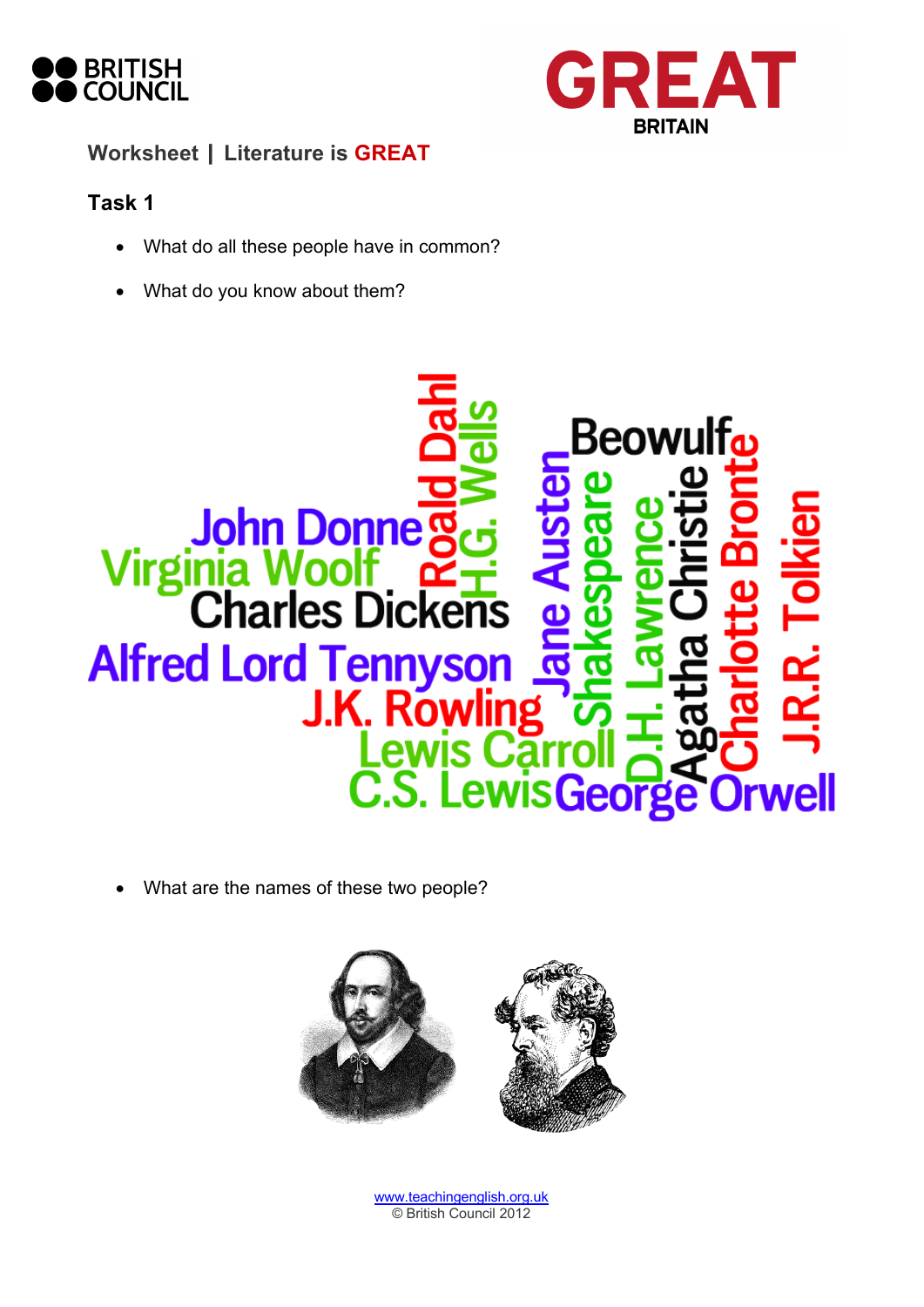Look at this poster.

- Why does the poster mention The British Library?
- When was the last time you visited a library? What did you do there?

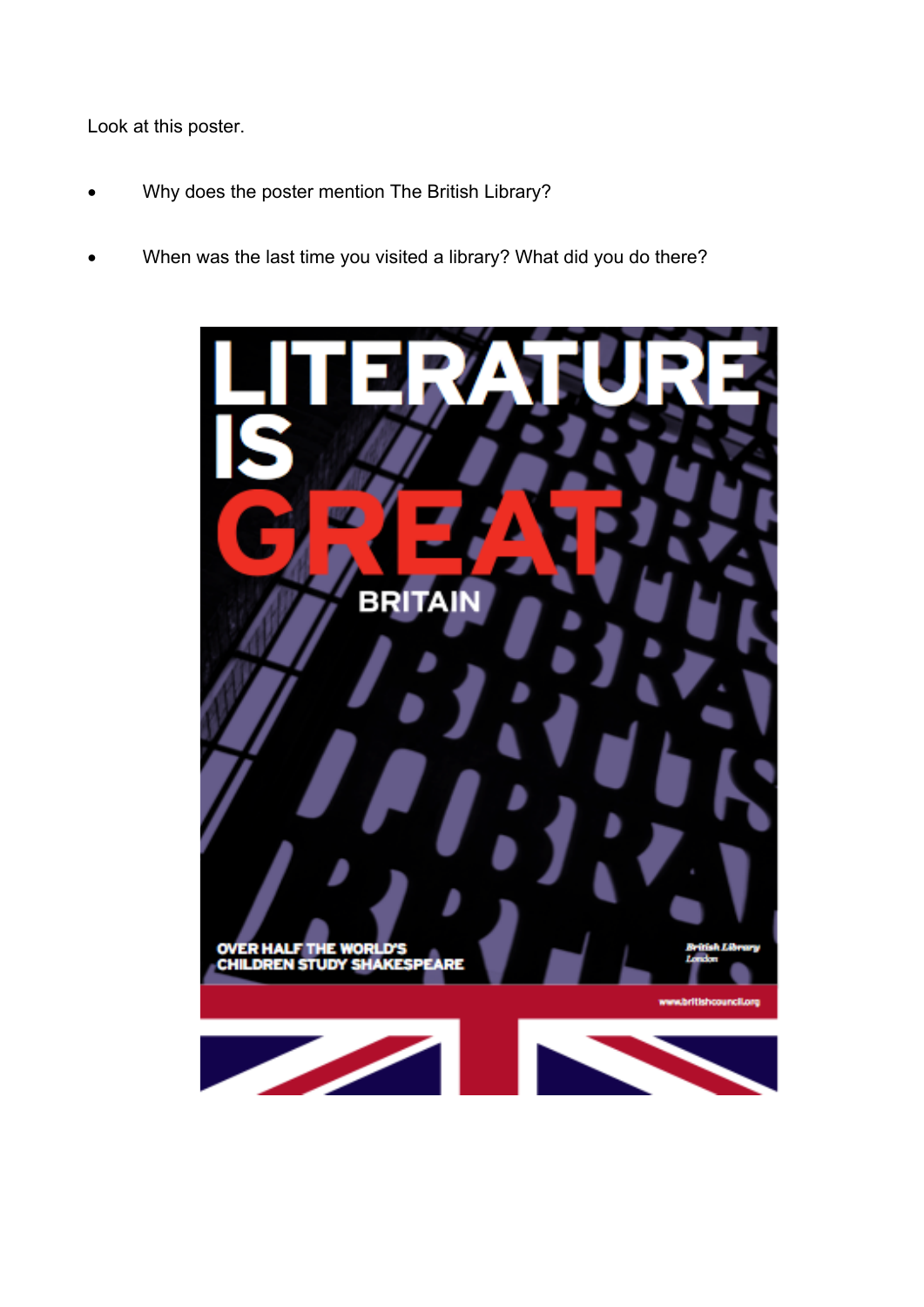



# **Task 2 – Speaking**

**1. Take it in turns with your partner to speak for one minute about a book/novel that you have read recently. Give yourself two minutes to prepare your answer. You should talk about:** • The title of the book. • The subject of the book. • Why you chose to read it. • Whether you would recommend it or not. Give reasons for your answer. **2. Discuss these questions with your partner:** According to the poster, 'Over half the world's children study Shakespeare." • What do you know about Shakespeare? • Have you ever studied, read or seen anything by Shakespeare? • What is literature? Think of a definition using your own words or the ones below. "Written artistic works ………"especially written anda high<br>lastingwithvalue<br><sup>prks</sup>artistic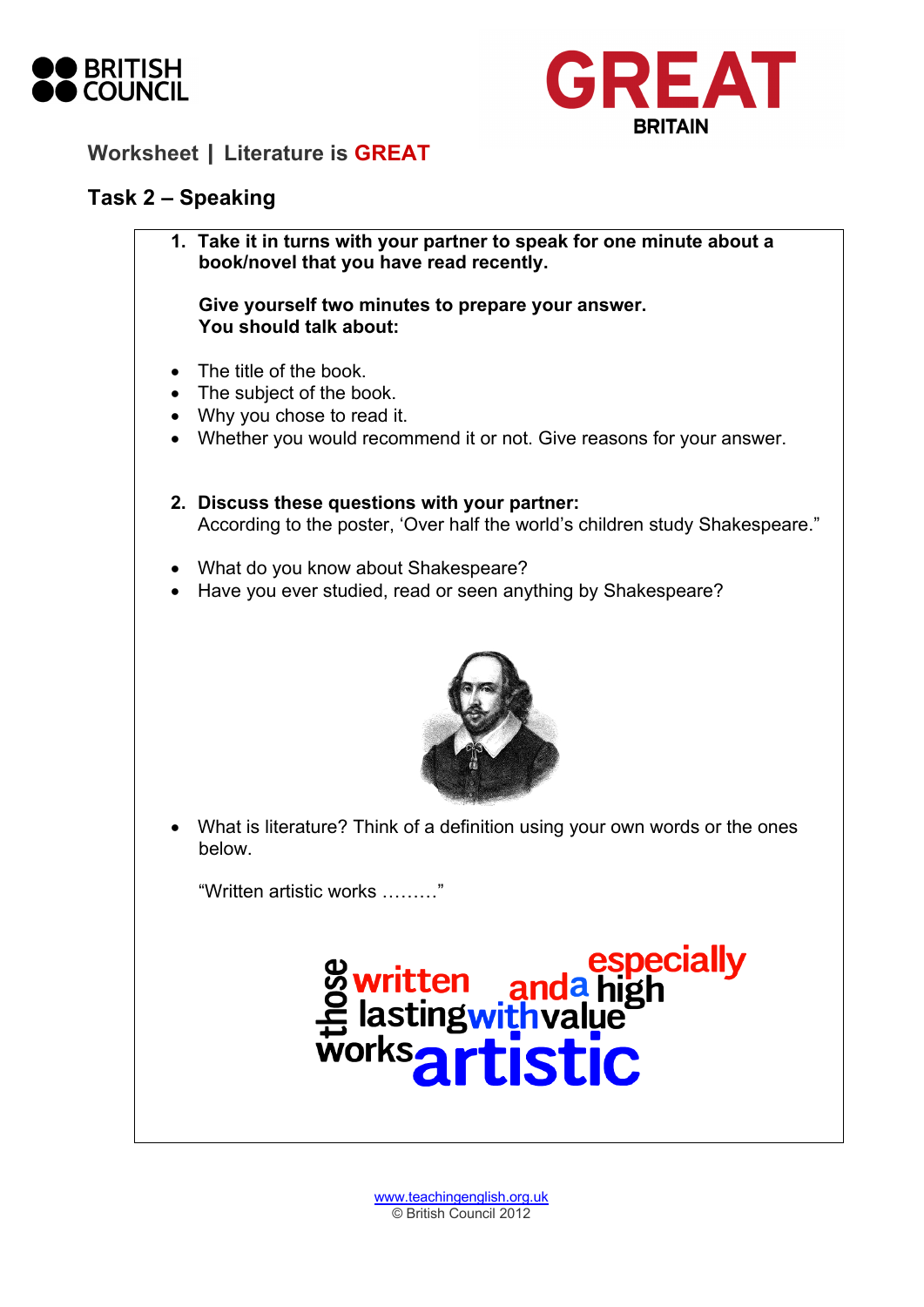# **Task 3 – Vocabulary**

#### **Idioms from Shakespeare's works**

Many idioms that we use in modern English, originate from the work of William Shakespeare.

• Complete the table below by adding the correct definition

| Idiom in context                                                                                       | Definition |
|--------------------------------------------------------------------------------------------------------|------------|
| 1. Sarah was in a pickle when she realized that she had<br>missed the last bus home.                   |            |
| 2. I went on a wild goose chase around the supermarket<br>trying to find my favourite cheese. No luck! |            |
| 3. Sue always has me in stitches. She's just so funny!                                                 |            |
| 4. I hate the sound of someone sharpening a knife. It sets my<br>teeth on edge.                        |            |
| 5. When my brother comes to visit me, he eats me out of<br>house and home but I still love him!        |            |
| 6. Although my hometown is as dead as a doornail, I still<br>enjoy going back in the holidays.         |            |
| 7. My keys have vanished into thin air! Where are they?                                                |            |
| 8. I always know if Jack is feeling sad because he wears his<br>heart on his sleeve.                   |            |
| 9. Robert's got a heart of gold because he always does his<br>elderly neighbour's shopping.            |            |
| 10. I like to do my homework all in one fell swoop and relax<br>afterwards.                            |            |

#### **Definitions**

- **A.** To search for something unsuccessfully.
- B. To consume so much food that there is very little left.
- C. To make someone feel annoyed or uncomfortable.
- D. To make someone laugh uncontrollably.
- E. To do everything at the same time, or in one go.
- F. To disappear.
- G. To be a very kind person.
- H. Dead, no life, quiet.
- I. To be in a difficult situation.
- J. To show your emotions.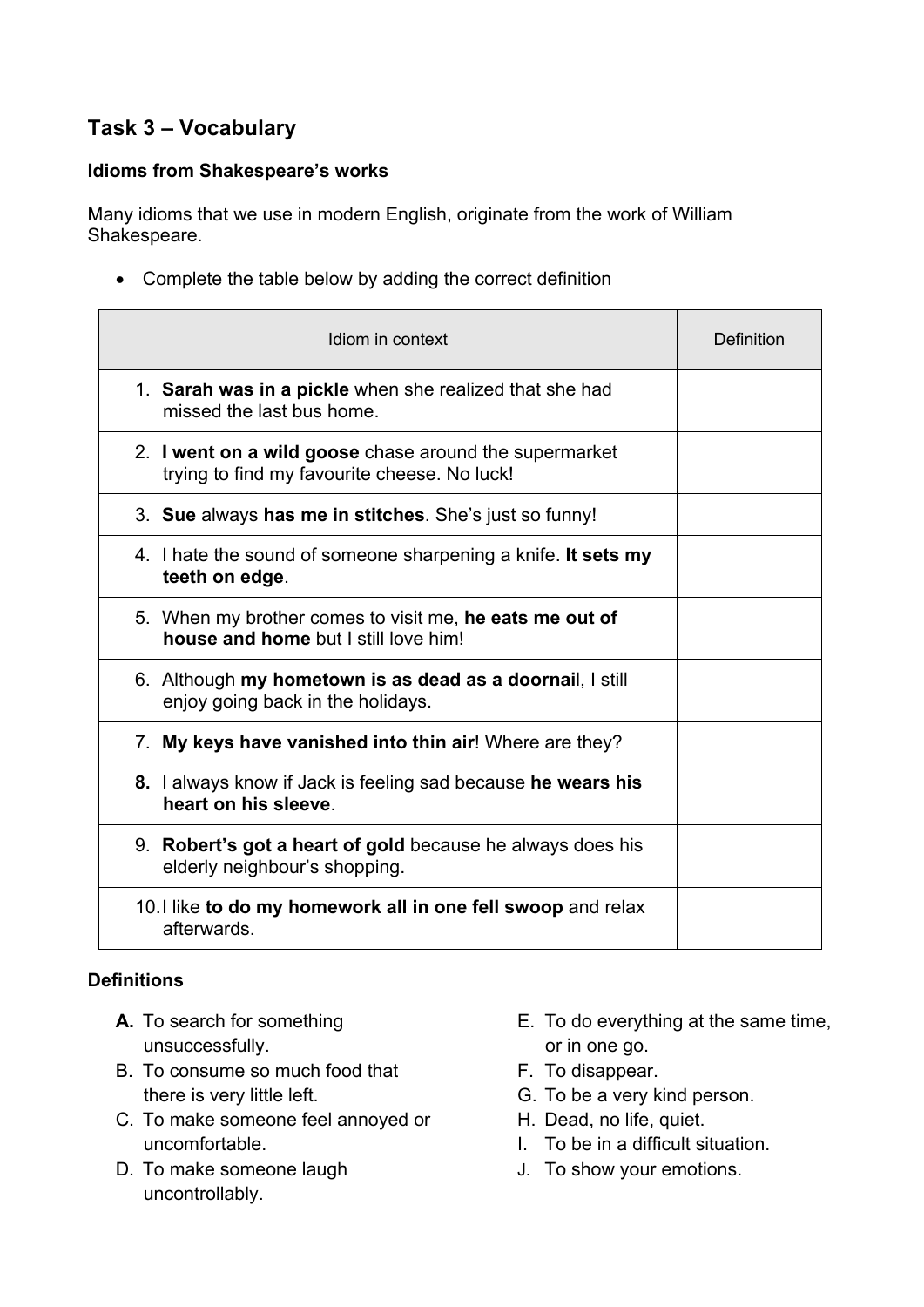



#### **Find out which Shakespeare plays the idioms are from.**

If you have internet access in class, find out which plays these idioms originate from and add them to the grid below.

Click here to search: http://www.phrases.org.uk/meanings/phrases-sayingsshakespeare.html

| Idiom                                 | Play in which idiom appears |
|---------------------------------------|-----------------------------|
| To be in a pickle                     |                             |
| To go on a wild goose chase           |                             |
| To have someone in stitches           |                             |
| To set someone's teeth on edge        |                             |
| To eat someone out of house and home  |                             |
| To be as dead as a doornail           |                             |
| To vanish into thin air               |                             |
| To wear your heart on your sleeve     |                             |
| To have a heart of gold               |                             |
| To do something all in one fell swoop |                             |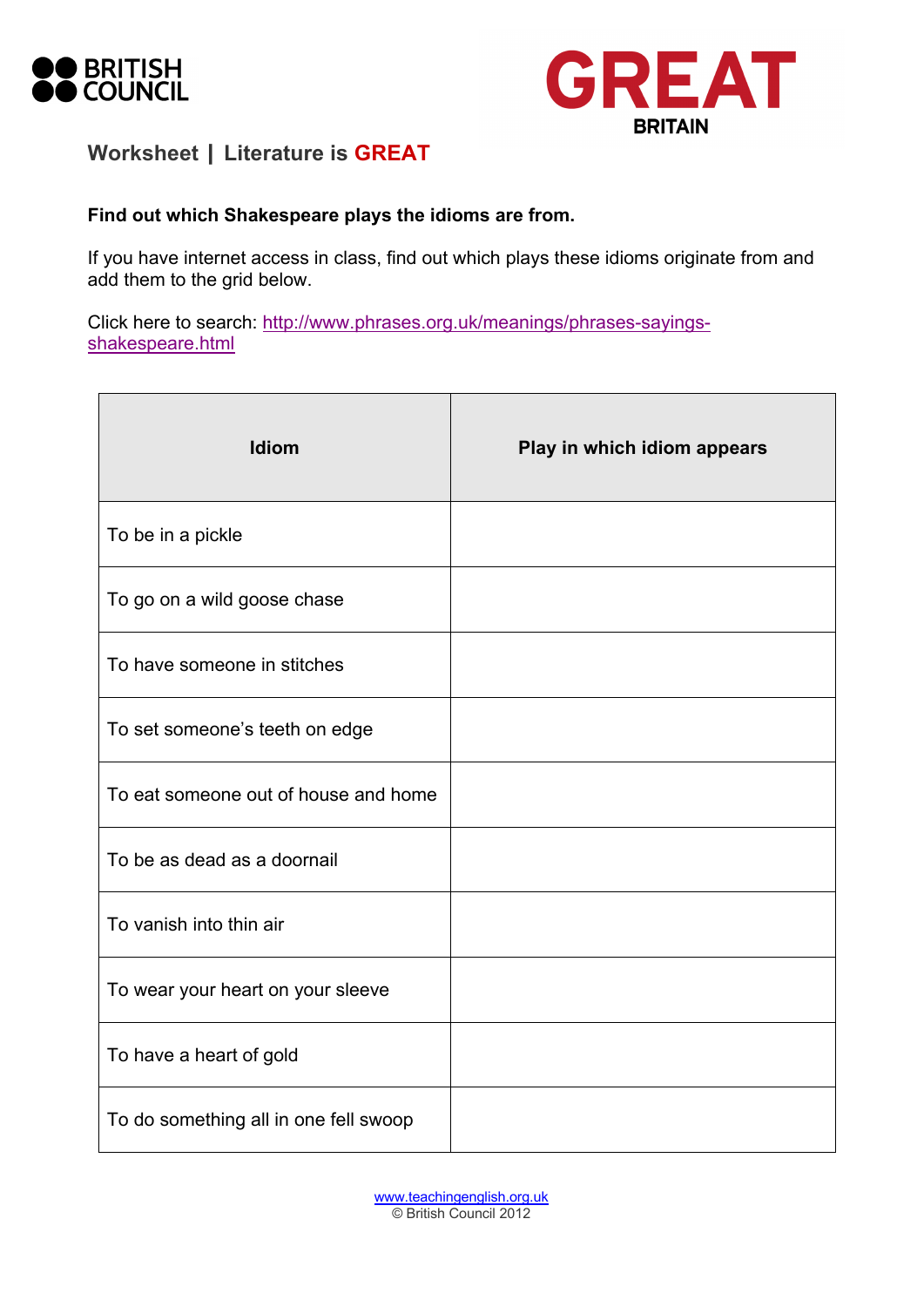# **Writing a dialogue**

- Work with your partner and write your own piece of literature in the form a short conversation.Useas many of the Shakespeare idioms you've just learned as possible.
- Practise your conversation with your partner. The rest of your classmates can be your audience.

### **You could also…**

#### **Add compliments and insults to your conversation**

Shakespeare made his writing very colourful by combining adjectives and nouns to call people horrible and pleasant names:

e.g. You boring, old man! (adjective, adjective, noun). **This is an insult.** You beautiful, clever child! (adjective, adjective, noun) **This is a compliment.**

Add your own compliments and insults to your dialogue, following the patterns above. Use your imagination!

#### **Make a video (if there is internet access nearby)**

• Turn your piece of literature into a short animated video by typing your conversation here:

https://www.vyond.com/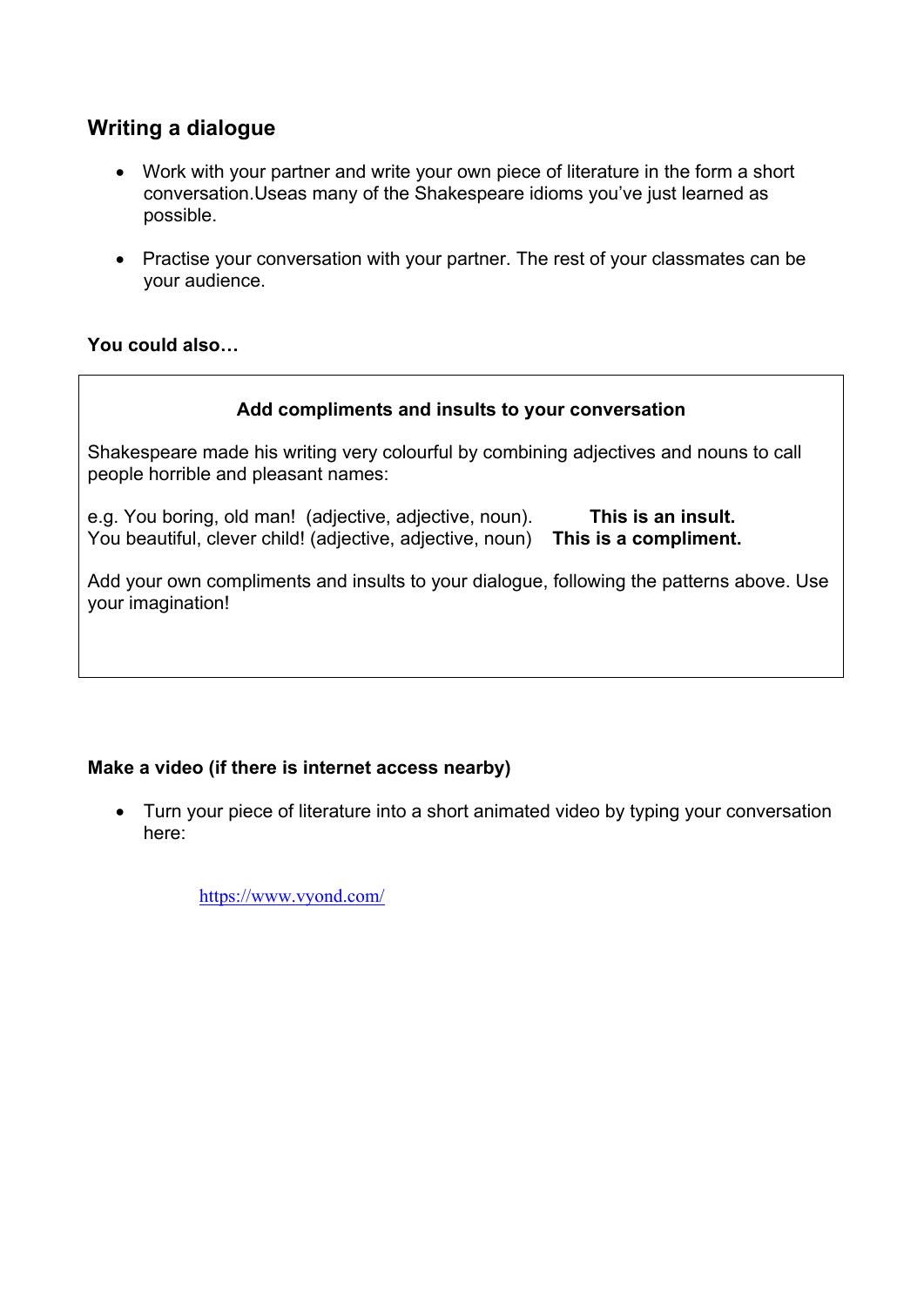



### **Task 4**

#### **The Life of Charles Dickens Reading Game**

2012 was the 200<sup>th</sup> anniversary of the birth of the English writer Charles Dickens, who wrote many internationally famous novels. Do you know anything about Charles Dickens or the books he wrote?

- In your pair or team, read the following article about Charles Dickens to find facts about his life.
- Write the facts you collect in the grid below. You should use complete sentences and make sure they are grammatically correct.



http://charlesdickenspage.com/fast-facts.html

• The team with the longest list of interesting facts is the winner. Get reading!

| Fact<br><b>Number</b> | Fact |
|-----------------------|------|
| $\overline{1}$ .      |      |
| 2.                    |      |
| $\overline{3}$ .      |      |
| 4.                    |      |
| $\overline{5}$ .      |      |
| 6.                    |      |
| $\overline{7}$ .      |      |
| 8.                    |      |
| 9.                    |      |
| 10.                   |      |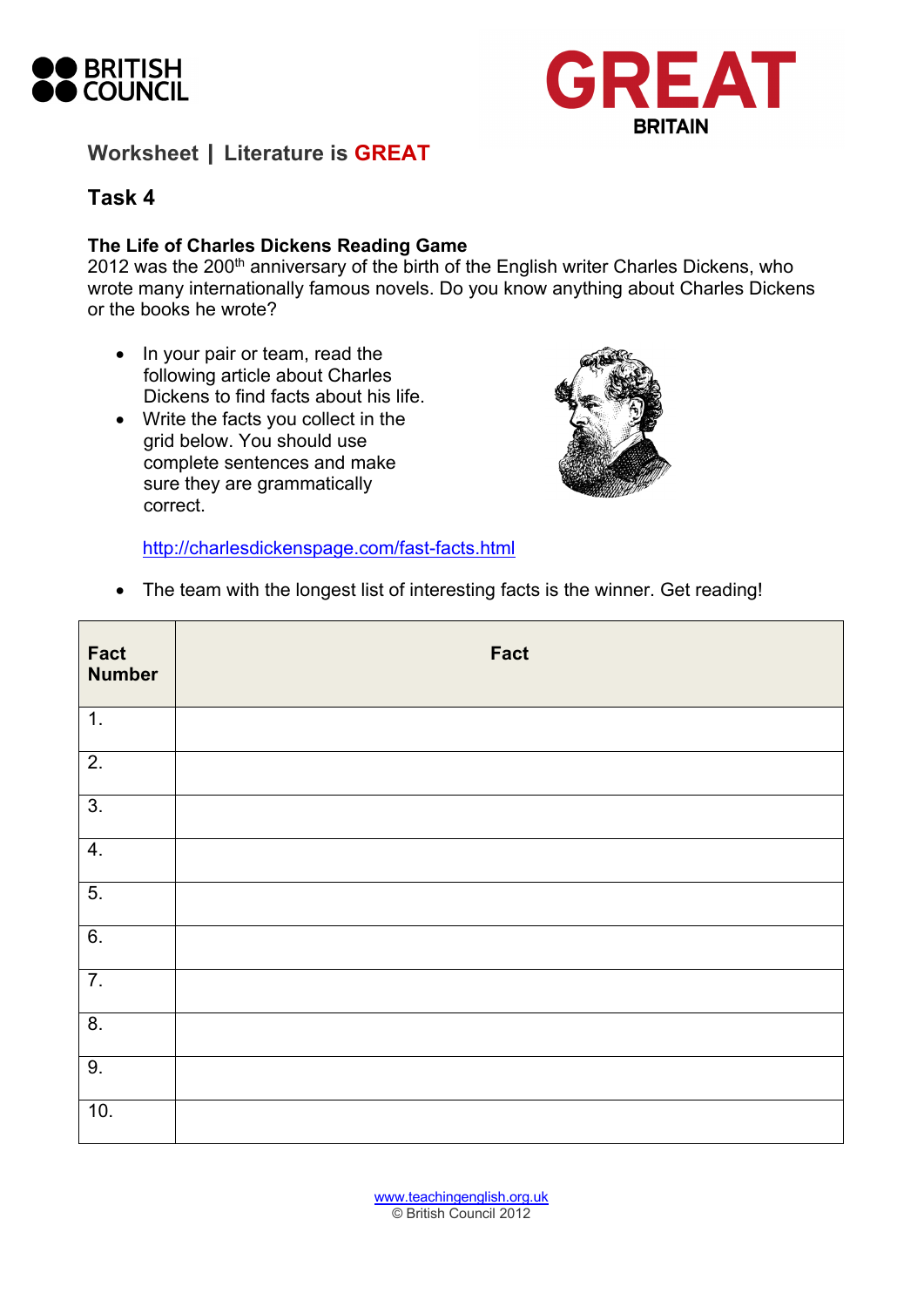## **Task 5**

#### **Charles Dickens novel word search**

Now you know more about the man, Charles Dickens, complete the word search to find the titles of some of his famous novels.

#### **Stories to find**

The Old Curiosity Shop The Pickwick Papers A Tale of Two Cities David Copperfield

Nicholas Nickleby Martin Chuzzlewit A Christmas Carol Little Dorrit

Dombey and Son Oliver Twist

| d  | О |   |   | v | е | r | t | W | i | s                 | t  | u | е | О  | s | h | О | D |
|----|---|---|---|---|---|---|---|---|---|-------------------|----|---|---|----|---|---|---|---|
| а  | n |   | С | h | О | I | a | s | n | i                 | C  | k | ı | е  | b | v | О | m |
| v  | r | a | t | n | n | u | е | O | O | d                 | е  | i | i | m  | s | h | i | а |
| Ĩ. | n | g | О | n | t | h | s | r | t | m                 | t  | t | b | е  | s | s | x | r |
| d  | t | r | i | О | О | h | a | t | u | ∥h                | i  | h | i | v  | t | a | а | t |
| С  | n | h | a | V | i | s | t | s | r | q<br>$\mathbb{I}$ | s  | t | t | е  | h | I | C | ï |
| О  | m | е | h | е | О | h | u | d | а | h                 | i. | i | У | р  | n | r | h | n |
| р  | r | h | h | b | i | а | k | е | t | C                 | S  | t | n | О  | I | r | r | С |
| р  | r | е | t | i | f | b | d | a | О | О                 | р  | g | n | О  | р | b |   | h |
| е  | t | h | е | р | i | С | k | W | i | С                 | k  | р | а | р  | е | r | s | u |
| r  | е | t | b | О | s | е | t | r | h | а                 | У  | е | О | i. | d | С | t | z |
| f  | е | s | i | n | О | f | u | r | g | t                 | t  | а | t | е  | а | О | m | z |
| i  |   | g | а | t | О | С | m | е | n | t                 | t  | е | f | f  | t | n | а |   |
| е  | r | g | h | е | d | О | m | b | е | У                 | а  | n | d | s  | О | n | s | е |
| L  | n | h |   |   | i | t | t | I | е | d                 | О  | r | r | i. | t | r | С | W |
| d  | е | а | О | s | Ĩ | n | u | u | n | i                 | h  | g | s | d  | a | h | а | Ť |
| О  | t | е | С | О | f | а | i | g | m | s                 | е  | t | р | О  | t | t | r | t |
| а  | h | i | n | t | t | С | f | n | a | t                 | d  | s | i | С  | t | r | о | n |
| t  | t | a | е | h | s | m | е | i | е | е                 | g  | t | е | i. | а | v |   | t |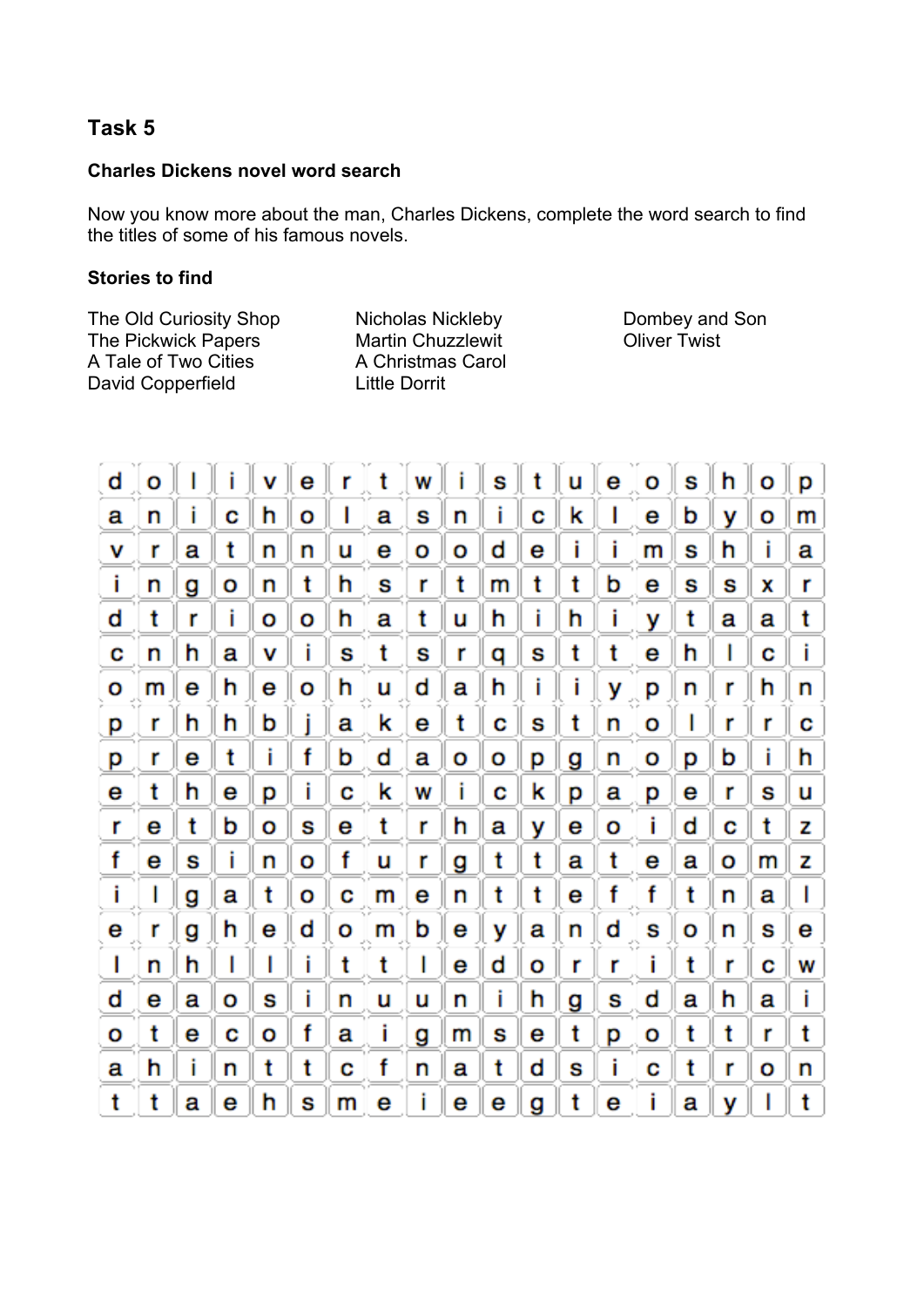



## **Extension activities**

### **Activity 1**

- Research one of Charles Dickens' novels that you found in the word search. You can use links like http://charlesdickenspage.com/works.html to help you.
- Give a five-minute talk to your classmates about the information you found.
- Include information about the following:

| <b>Title of the</b><br>story     |  |
|----------------------------------|--|
| <b>Main</b><br><b>Characters</b> |  |
| <b>Summary</b>                   |  |
| <b>Film</b><br>adaptations       |  |

### **Activity 2**

• Prepare a five-minute talk about one of Charles Dickens' characters. Follow the link below to see some pictures: http://www.guardian.co.uk/books/interactive/2011/sep/22/charles-dickensinteractive-wallchart